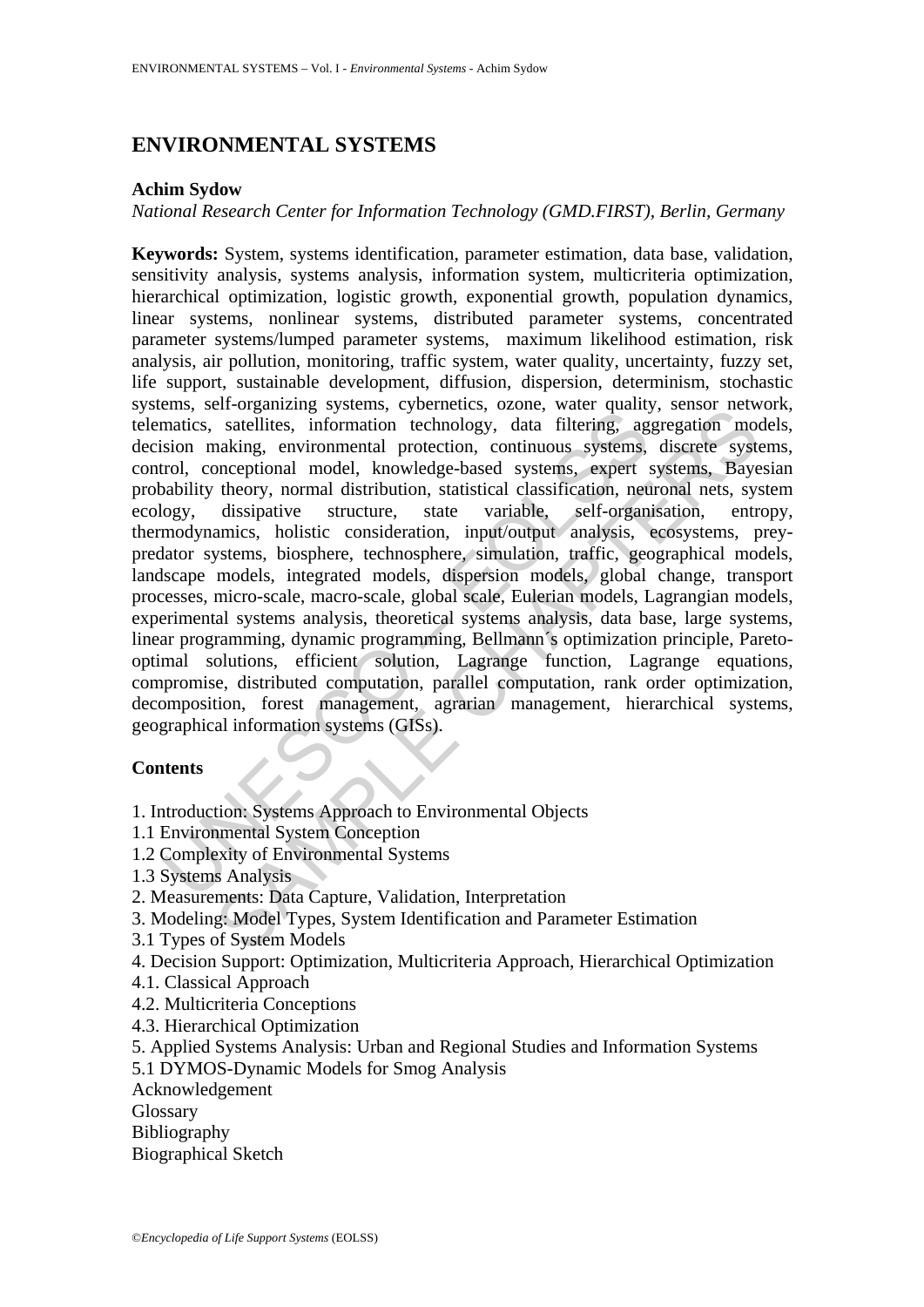## **Summary**

*"Erkenne, was die Welt im Innersten zusammenhält. Wie alles sich zum Ganzen webt, eins in dem anderen wirkt und lebt."* (*Faust*, Goethe)

roaches with the natural and social sciences background. Adv<br>nologies like simulation, networking and monitoring help l<br>avior of complex environmental systems and their parts and to for<br>uman activities on the environment. is with the natural and social sciences background. Advanced informates like simulation, networking and monitoring help to understand diverses in f complex environmental systems and their parts and to forecast the influenc To enable the use of data sets for management and protected classical and non-classical methods of data filtering and aggregation, modeling and decision making, as well as monitoring are required. This asks for environmental agencies and related companies to collect large, raw data sets. But there is the bottleneck of evaluating the data and applying them for environmental management and protection. Therefore, statistical methods of data handling have been developed. More and more challenging tasks of environmental management and protection have forced the conceptualization and development of models of environmental objects based on systems engineering approaches with the natural and social sciences background. Advanced information technologies like simulation, networking and monitoring help to understand the behavior of complex environmental systems and their parts and to forecast the influence of human activities on the environment. Analyzing the human environment has been a fundamental problem. The task and fascination of forecast (to know something before) and not understanding (to explore something after) is caused by basic contradictions. On the one hand, man is part of the whole of nature. Necessity and change, as well as order and chaos determine his destiny. On the other hand, man is an active part of nature and driven by the will to investigate nature with objectives of using nature. Science in its long history has contemplated in turn these aspects. But now, with the idea of life support and sustainable development, it is time to realize both aspects as a whole.

# **1. Introduction: Systems Approach to Environmental Objects**

First we should reflect on the new understanding of the role of determinism and probability, the whole and its parts and order and chaos in (environmental) sciences and in modeling.

The stochastic nature of the microcosmos is well-known (since L. Boltzmann). A further and relatively new finding is the fact that the macrocosmos also outside the molecular level is not only determined by the concept of determinism. The American meteorologist E.N. Lorenz gave an example besides M. Born, W. Heisenberg, P.D. Thompson and A.M. Obudow before.

Atmospheric and fluid fluxes or population dynamics all show chaotic behavior. In opposition to stochastic behavior they display deterministic behavior.

Second the great progress in the development of information technology and the social need to apply these techniques must be mentioned.

Environmental management and protection have become a general task on all levels of society. This fact results from global industrialization. After the end of the cold war the military budgets were cut. The military was eliminated by environmental research. Advanced environmental technologies, especially information technologies were developed. Sensor technologies have to be mentioned. Computer technology has made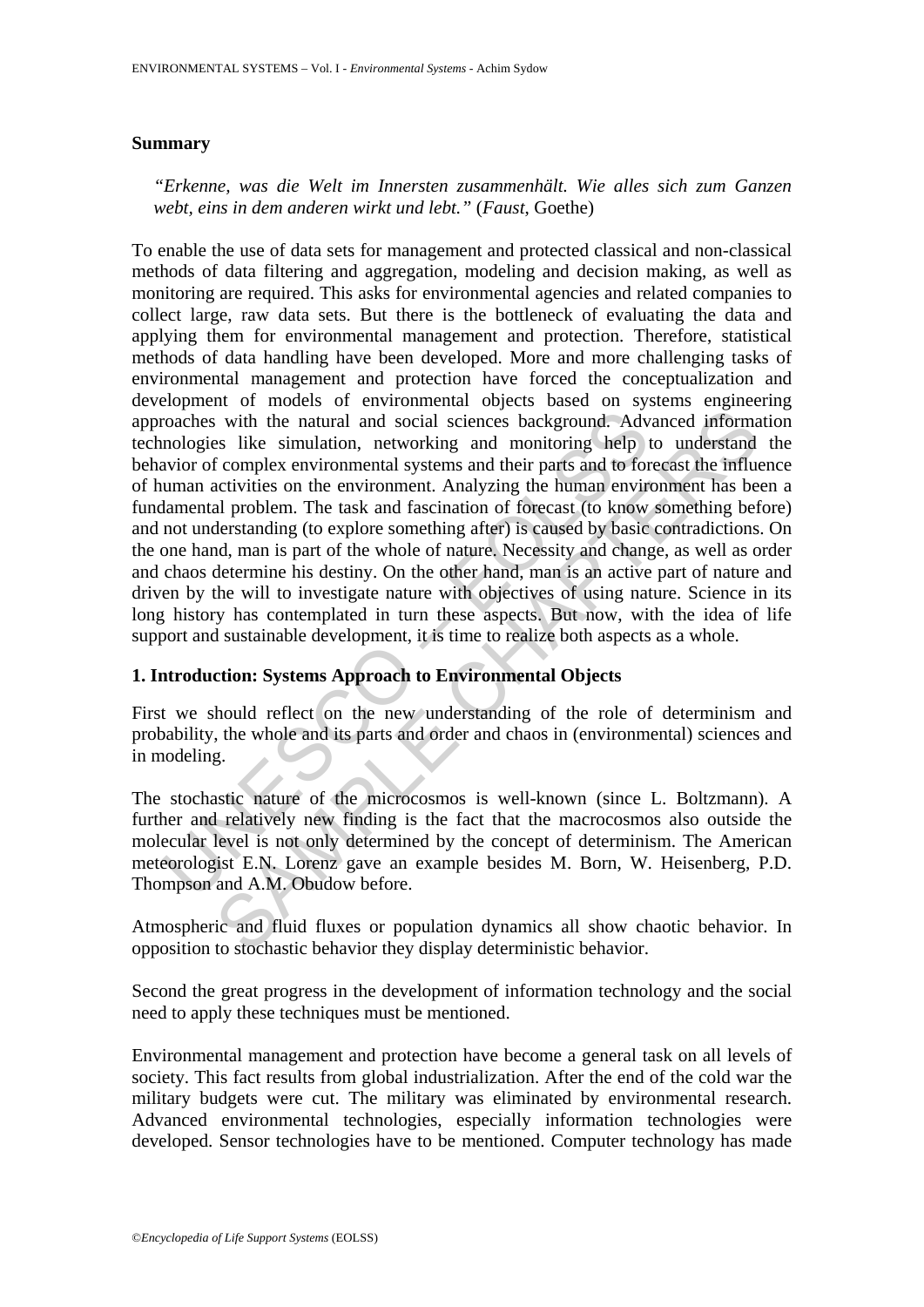great progress. The price/performance ratio of processors, prices of disk spaces and main memories are decreasing rapidly.

Sensor networks have been installed to monitor the quality of water, air and the ground in most countries. Satellites are increasingly used to capture environmental data. This environmental information technology enables the claimed large and complex data sets to be administered as global systems.

## **1.1. Environmental System Conception**

The conception of systems is very general. In system science it is used to analyze complexity, to bring a greater amount of transparency into the interaction of parts. It maps the flow of information or energy or material etc. through the complex system. It is based on the decomposition of the complex system into subsystems. The chosen subsystems should be simple to handle. Mostly, they are object-orientated. The topology of the real object determines the structure of the mapped system. Systems are characterized by inputs and outputs. They can be controlled via the inputs and observed via the outputs.

The difficulty of analyzing and especially forecasting the environment consists in the fact that man as an actor is himself part of the complex environmental system/complex ecosystem – the biosphere (Figure 1).



Figure 1. Human environment

The concept of systems builds a bridge between the world of real objects and mathematics. Typical terms of systems methodology are linear and nonlinear systems, continuous and discrete systems, lumped parameter and distributed parameters,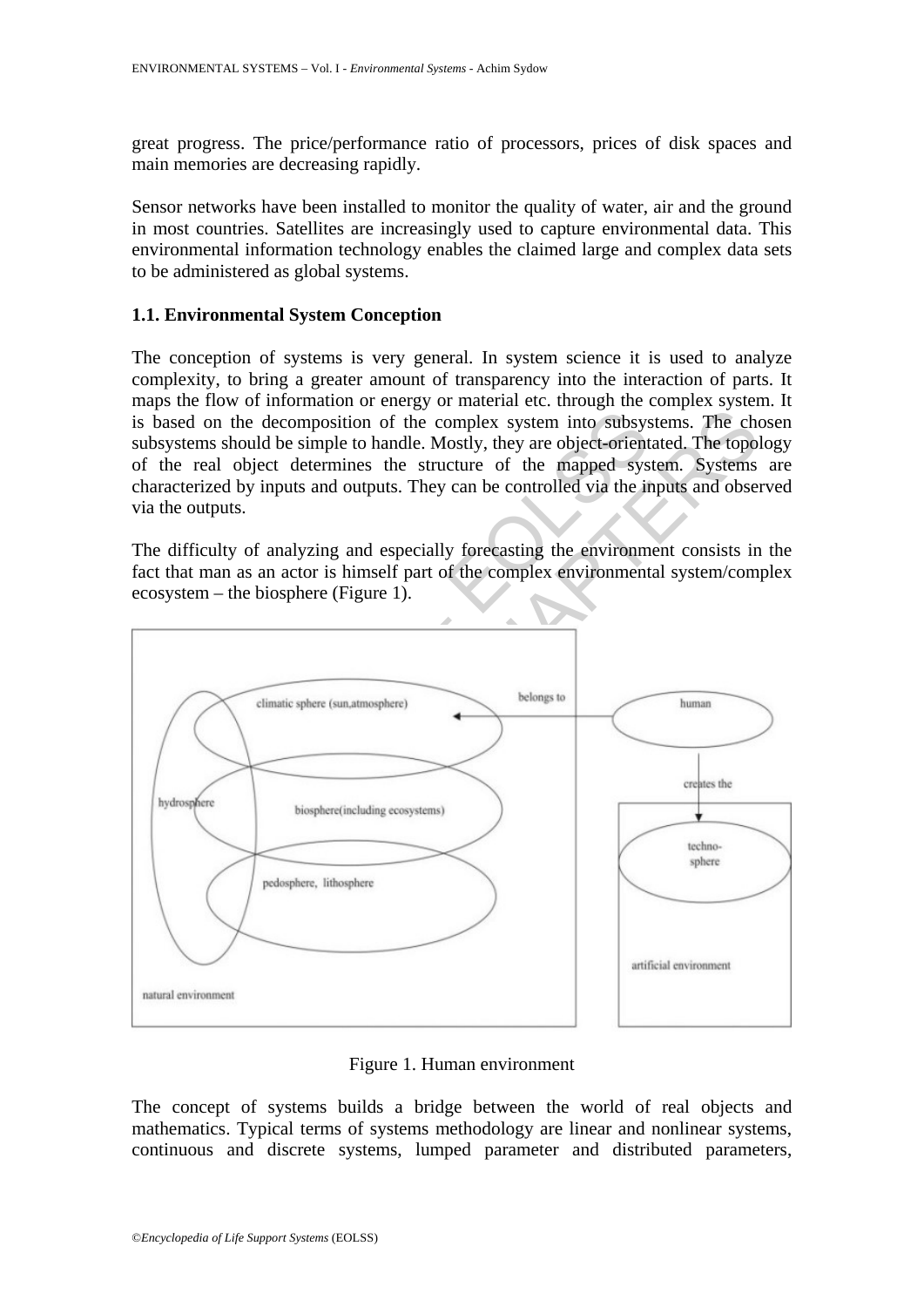automata, events, hierarchical systems etc. Terms of modeling are systems identification, and parameter estimation, input and output analysis, sensitivity analysis, uncertainty, fuzzy sets, control, decision making, etc.

Systems analysis requires to design a conceptual model consisting of submodels. The conceptual model is a plan for mathematical modeling. Mathematical modeling is based on measurement before or during the control process. Modeling is not a purpose for itself. Its focus is to solve problems and according to the problems, selected models are developed. Some models are developed only for one problem. Generally, the systems approach provides models for control, decision and planning processes.

Vice versa one physical object would be modeled by different descriptions. So the term environmental system is more or less a synonym for models describing a set of models. Naturally, the selection/choice of a model starts with the topology of the environmental object and generally with the analysis of the planning/decision/control problem.

## **1.2. Complexity of Environmental Systems**

Unity, the selection/choice of a model starts with the topology of<br>cct and generally with the analysis of the planning/decision/contro<br>Complexity of Environmental Systems<br>complexity of Environmental systems<br>complexity of e The complexity of environmental systems is known to all who need to make decisions in the management of plants, in environmental politics or in the study of global change, etc. (Figure 2). The complexity is inherent in the nonlinearity of mathematical models, the dynamic and stochastic nature of natural resource problems, the multipurpose, multiobjective attributes of decision problems. The complexity is also caused by the natural coupling and interaction of parts of the biosphere. The complexity depends also on problems of measuring, transmitting, processing and analyzing data and the decisionmaking process under environmental, technical, institutional, economic and political aspects.



Figure 2. Modeling and decision making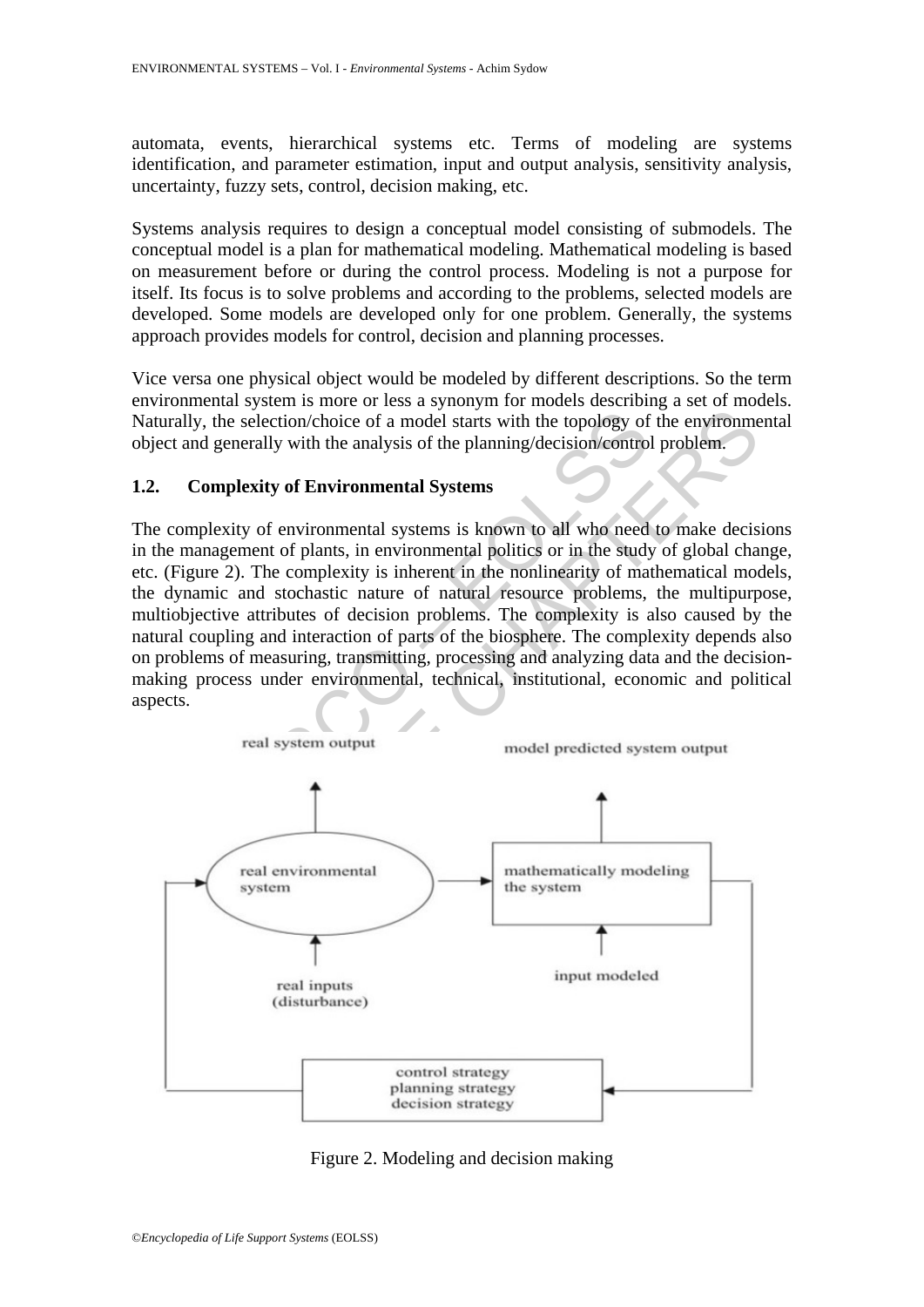Systems methodology provides theoretical and computational tools for modeling, analyzing, understanding and controlling, optimizing or planning complex, environmental systems.

The systems approach brings transparency into the interactions of the system's parts. Simulation tools support numerical insights into the system behavior. The idea of sustainable development is the overall goal in treating the biosphere and its parts, which takes into consideration their high complexity.

# **1.3. Systems Analysis**

Systems analysis consists of various steps. Basically, these are described in the following outline:

- 1. Analyzing the decision problem (goals, decision or control variables).
- 2. Formulating a model which is adequate in quality and accuracy for the complex problem (structure, parameter, interconnections).
- 3. Testing the model (usually by computer simulation) (validity, sensitivity).
- 4. Solving the decision problems by scenario analysis, optimization (control, decision strategies, planning)

Computer simulation and optimization tools provide essential aids as regards most of the steps.

Typical examples of environmental problems should explain the use of the systems approach in different model areas (regional, global). Environmental systems are very often used in economical and social context.

Global natural resource management problems, for example, are only to be considered together with population growth and world economy. It is similar for other problems. That means that ecological systems should be compatible with other necessary systems.

Analyzing the decision problem (goals, decision or control variable<br>Formulating a model which is adequate in quality and accurac<br>problem (structure, parameter, interconnections).<br>Testing the model (usually by computer simu Example the decision problem (goals, decision or control variables).<br>
aing a a model which is adequate in quality and accuracy for the com<br>
a (structure, parameter, interconnections).<br>
(the model (usually by computer simul Hierarchical systems methodology was developed with systems theory and basic knowledge of cybernetics (information, control and loop function, signal processing) and related engineering applications. Systems engineering provides a tool box with approved methods in engineering sciences.

On the level of systems or "symbolic systems" mainly control, decision and planning problems will be analyzed. Modeling on the systems level is based on the input-output analyzes and needs mathematics, natural life and economic sciences as a background. System identification and parameter estimation are the main steps of modeling.

**Example: water quality.** As an example of the systems approach a control problem of water resources is considered (Figure 3):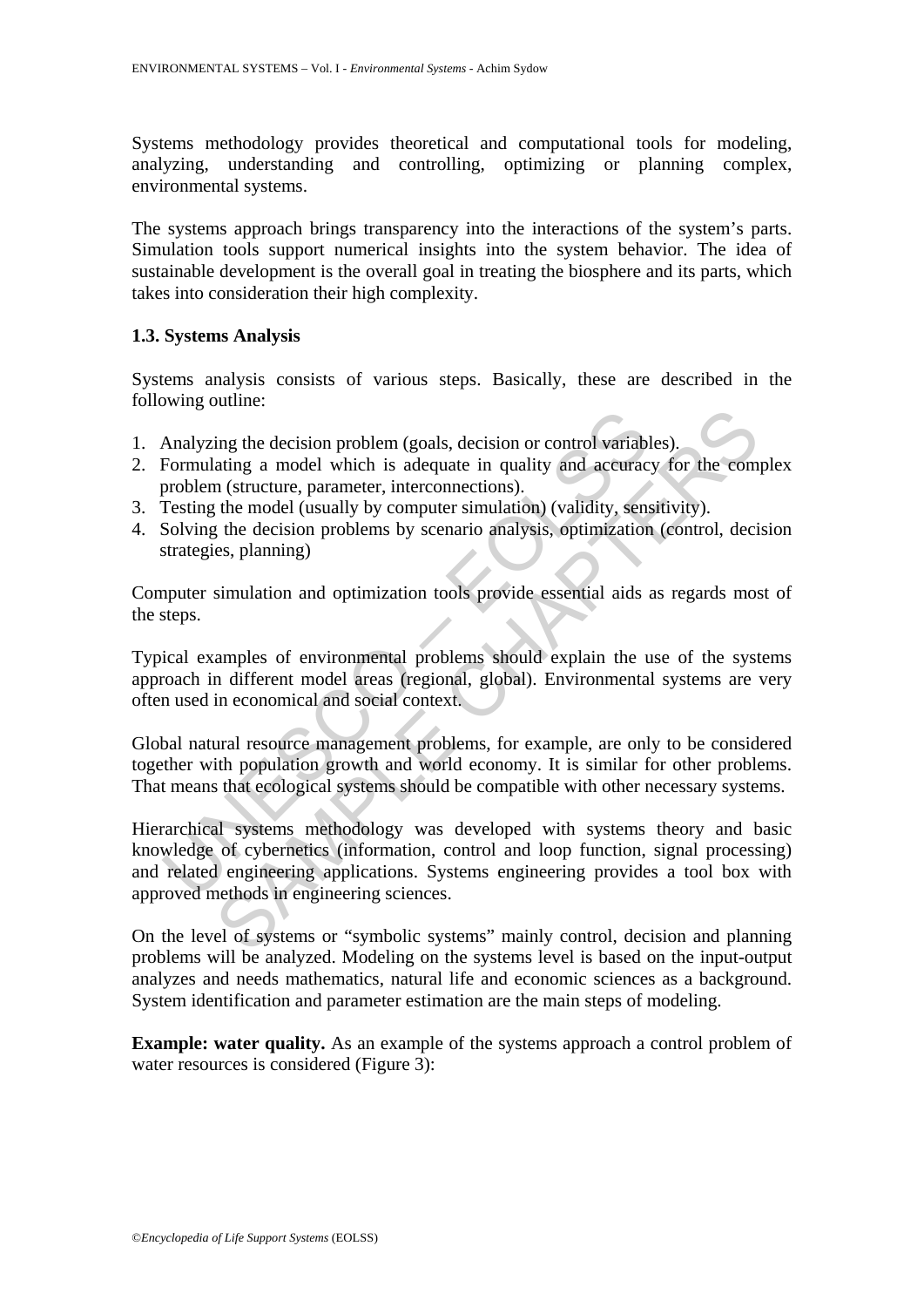

Figure 3. The water quality of a river

- What variable should be measured and controlled?
- How to control and by which variables?

According to the wastewater inflow the river is decomposed into subsystems (Figure 4).



Figure 4. Systems approach description

The pollution is directly discharged into the river or over a wastewater plant. The control problem for water quality consists in the fulfillment of certain conditions (biological oxygen demand, dissolved oxygen) and optimization of the overall costs, including the costs for the wastewater treatment. This is a distributed parameter system based on a *partial differential equation*. The control problem would be considered a multicriteria optimization problem and solved by hierarchical optimization.

#### **2. Measurements: Data Capture, Validation, Interpretation**

Environmental object classification leads to the taxonomy distinguishing between atmosphere (all objects above the surface of the Earth), hydrosphere (water-related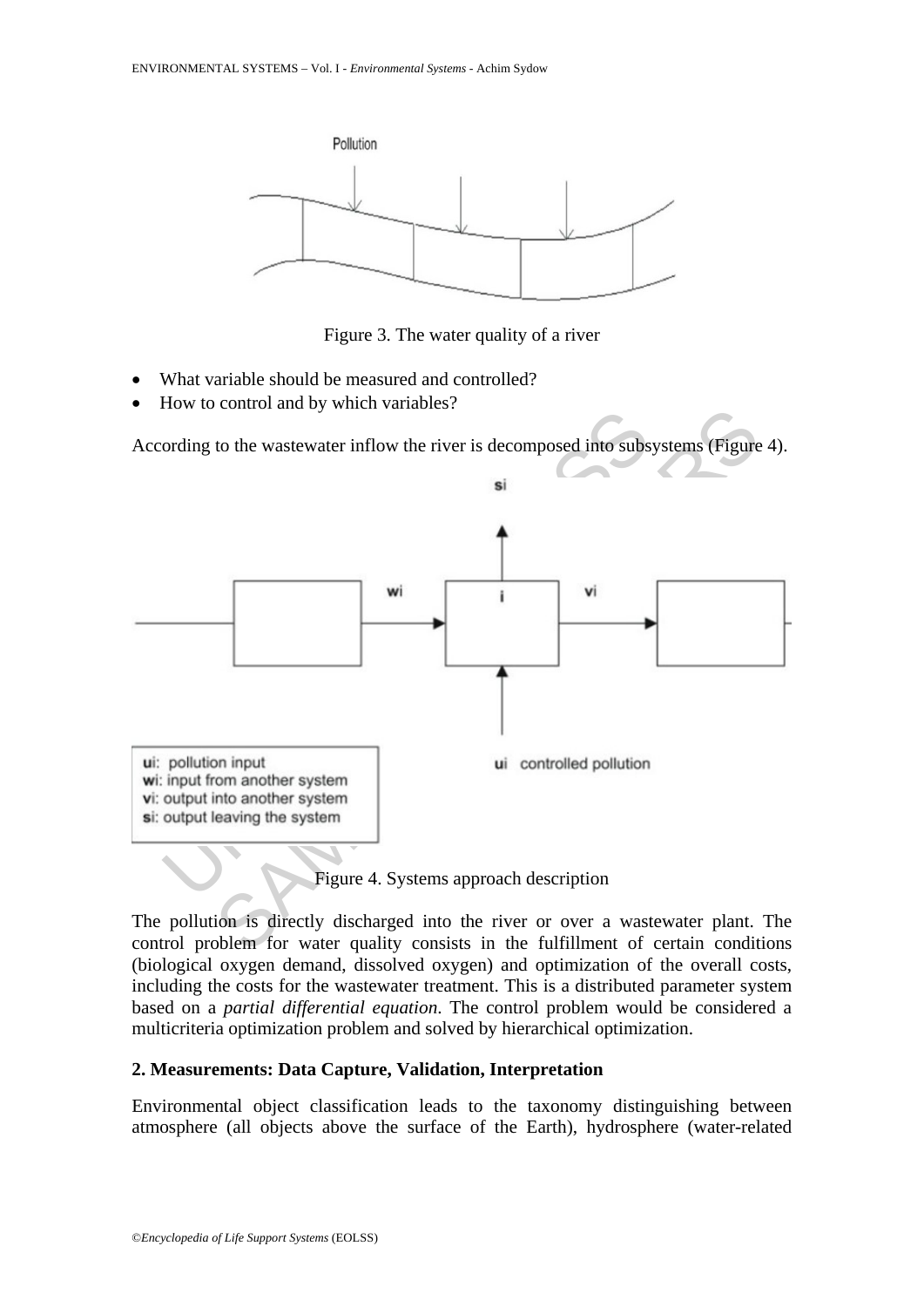objects), lithosphere (relating to soil and rocks), biosphere (all living matters) and technosphere (human-made objects), cf. Figure 5.

Figure 5 shows a comprehensive classification for databases. Because the environment is a complex object some parts could be allocated to different classes. Analyzing environmental objects and problems is an interdisciplinary task. An important question is how to assign data to classes of a given taxonomy.

As an example think of satellite observation and land use classification. How to allocate pixels to land use classes?



Figure 5. Taxonomy of environmental objects

A basic method to solve this problem is called maximum likelihood. For this method, one needs to know a finite number of classes for the allocation of new observations. The probability distribution for each class describes the probability that the observation belongs to the respective class. Mostly, the probability distribution is unknown. Practically, very often a normal distribution is used. Suitable data sets (trainings sets) are used to identify the parameters of probability distribution.

Environmental system models based on measurements need aggregation, validation and interpretation of the initial collection of environmental data. The measurement is associated according to the applied methods and techniques with uncertainties. Therefore, validation procedures are developed and applied (like temporal v.,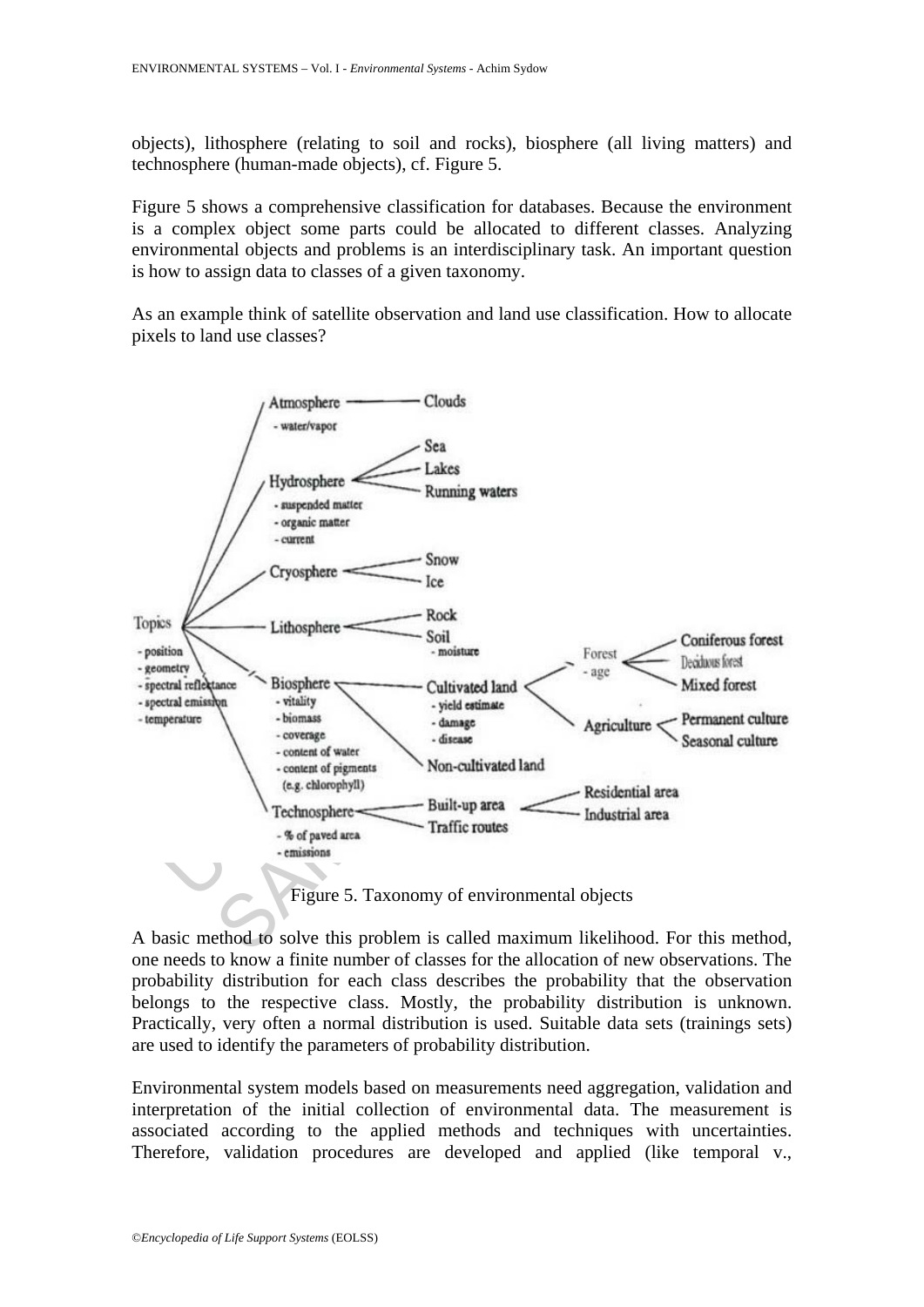geographic v., space-time v., interparameter v., see Günther). Measurements in most cases are validated in the context of interpretation. Also, knowledge-based systems (expert systems) play a role for initial evaluation of environmental raw data.

For data processing, statistical classification, data management and artificial intelligence provide standard methods. Within the process of data processing, especially in the case of data fusion (by combining), methods of uncertainty management are applied.

When circumstances of measurements are known like weather, date, time of day, etc., methods based on Bayesian probability theory are used. The Bayesian model requires events which are independent of each other. This is mostly unrealistic.

Therefore, recently developed methods like fuzzy sets have to be applied. Neural nets are used to handle uncertainty.

used to handle uncertainty.<br>
In validated data are the basis for information systems and monitor<br>
ironment. Furthermore, they are needed for modeling (systems<br>
innerer estimation). After systems analysis the conceptual mod handle uncertainty.<br>
handle uncertainty.<br>
ated data are the basis for information systems and monitoring of the stant.<br>
Furthermore, they are needed for modeling (systems identification<br>
estimation). After systems analysis Such validated data are the basis for information systems and monitoring of the state of environment. Furthermore, they are needed for modeling (systems identification and parameter estimation). After systems analysis the conceptual model (model design) requires input and output data of the systems or subsystems. The theory determines which and how much data are needed ("It is the theory which decides what can be observed", A. Einstein). Physics, chemistry, biology, ecology, especially engineering sciences, etc., provide measurement equipment and techniques. In general, measurement and validation are the bottleneck and a great challenge for the further development and realization of the environment.

TO ACCESS ALL THE **31 PAGES** OF THIS CHAPTER, Visit: http://www.eolss.net/Eolss-sampleAllChapter.aspx

#### **Bibliography**

- - -

Alcamo J., Shaw R., and Hordijk L., eds. (1990). *The RAINS Model of Acidification. Science and Strategies in Europe*. Dordrecht, Netherlands: Kluwer Academic Publishers.

Amann M., Bertok I., Cofala J., Gyarfas F., Heyes C., Klimont Z., and Schöpp W. (1996). *Cost-effective Control of Acidifiaction and Ground-Level Ozone*, International Institute for Applied Systems Analysis, Laxenburg, Austria. [An example of an systematic-analytical environmental work.]

Balzer K. (1989). *Weather Forecasts*, 160 pp., Leipzig: Urania-Verlag (in German). [An introduction discussing possibilities and limits of weather forecast.]

Cellier F. E. (1991). *Continuous System Modelling*, Berlin, New York, Tokyo: Springer-Verlag.

Grützner R., ed. (1997). *Modelling and Simulation in the Sector of Environment*, 350 pp., Braunschweig/Wiesbaden: Vieweg-Verlag (in German). [Proceedings of a simulation conference with some good survey papers.]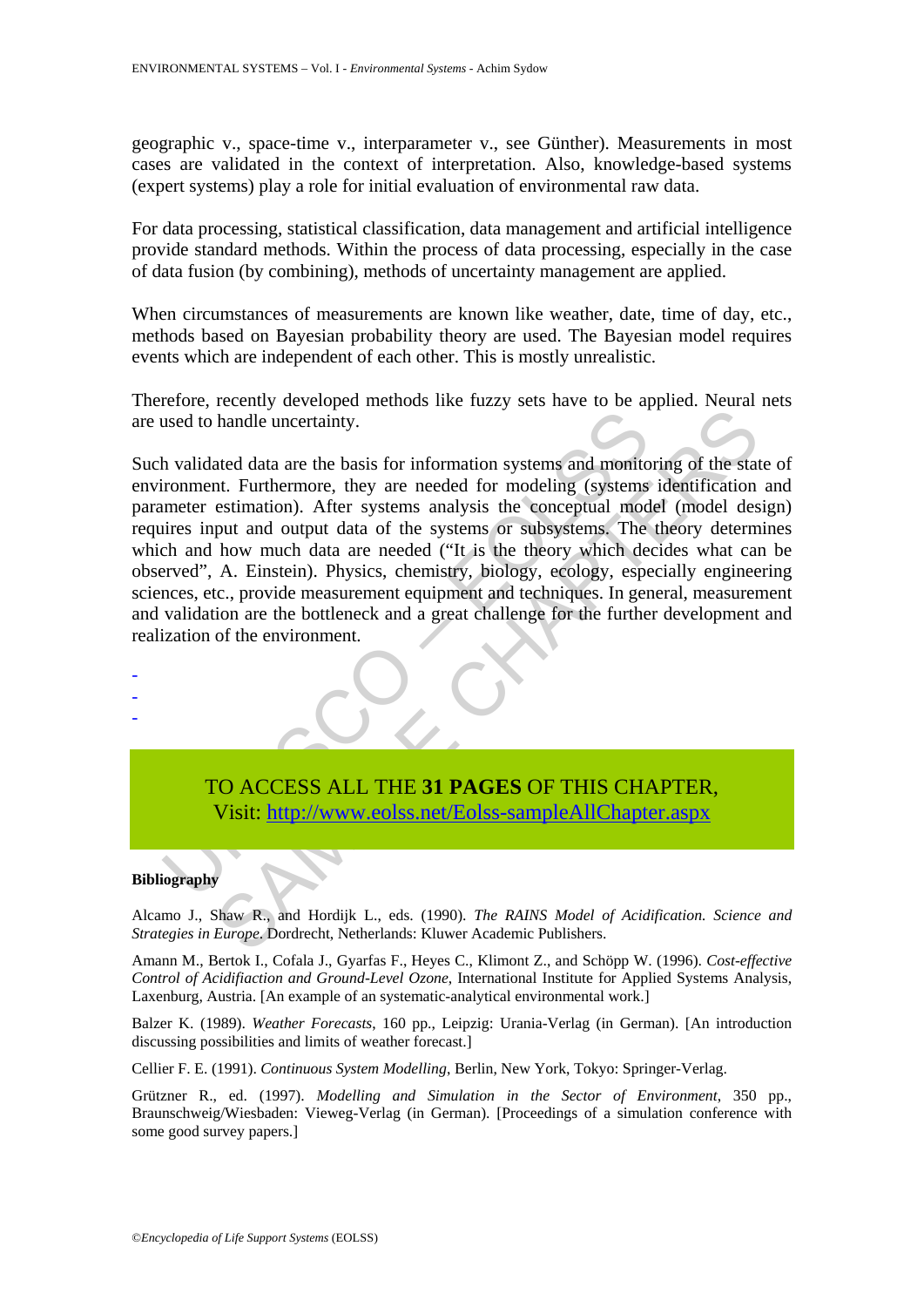Günther O. (1998). *Environmental Information Systems*, 244 pp. Berlin, New York, Tokyo: Springer-Verlag. [A book describing techniques of data capture and information technology.]

Haimes Y. Y. (1977). *Hierarchical Analysis of Water Resources Systems*, 478 pp., New York: McGraw-Hill International Book Comp. [A book presenting an excellent overview on modeling and optimization of large-scale systems applied to water resources systems.]

Haken H. (1978). *Synergetics: An Introduction*, 382 pp. Berlin, New York, Tokyo: Springer-Verlag, German edition 1982. [A pioneer book on principles of self-organization.]

Kocak H. (1989). *Differential and Difference Equations through Computer Experiments*, 224 pp. Berlin, New York, Tokyo: Springer-Verlag. [A university text book including a disk with a simulator and a library of fundamental dynamic models.]

Mesarovic M. D., Macko D., and Takahara Y. (1970). *Theory of Hierarchical Multilevel Systems*, New York: Academic Press. [A pioneer work reflecting decomposition and hierarchical structures in a broad area of sciences.]

Nilsson J. and Grennfeldt P. (1988). Critical loads for sulfur and nitrogen. *Miljorapport 1988,* **16**, Nordic Council of Ministers, Copenhagen, Denmark.

on J. and Grennfeldt P. (1988). Critical loads for sulfur and nitrogen. *Miljora*<br>
ricil of Ministers, Copenhagen, Denmark.<br>
m. E. P. (1989). *Ecology and Our Endangered Life-Support Systems*, Sunderlant<br>
German Edition, 1 d Grennfeldt P. (1988). Critical loads for sulfur and nitrogen. *Miljorapport 1988*, 16, N<br>
imisters, Copenhagen, Denmark.<br>
1985). *Ecology and Our Endangered Life-Support Systems*, Sunderland: Sinauer Assoc<br>
n Edition, 19 Odum E. P. (1989). *Ecology and Our Endangered Life-Support Systems*, Sunderland: Sinauer Associates, Inc., German Edition, 1991, 304 pp. Heidelberg: Spektrum Verlagsgesellschaft mbH. [A book summarizing principles of ecology, a fundamental and pioneer work.]

Prigogine I., Nicoles G., and Babloyantz A. (1972). Thermodynamics of Evolution I, in *Physics Today* **25**(11), 23–28 and Thermodynamics of Evolution II, *Physics Today* **25**(12), 38–44.

Rao G. P. and Unbehauen H. (1987). *Identification of Continuous-Time Systems.* North-Holland, systems and control series, Vol. 10. [An excellent overview.]

Rotmans J. and de Vries B. (1997). *Perspectives on Global Change*: *The TARGETS Approach*, 463 pp. Cambridge: Cambridge University Press. [A comprehensive analysis and simulation approach using a special simulation tool.]

Sydow A. et al. (1996). Modeling and simulation of air pollution. *Transactions of the Society for Computer Simulation International*, **15**(3), 94–136. [Examples for system studies by aid of air pollution, modeling and simulation, supported by the EU commission, Brussels.]

*The Brockhaus Encyclopedia*, Mannheim: F.A. Brockhaus (in German). [Major complementary source.]

*The New Encyclopedia Britannica.* [Major complementary source.]

Wunsch G. (1986). *Handbook of Systems Theory*, 520 pp. Berlin: Akademie-Verlag, (in German). [A comprehensive overview on systems theory, systems identification and systems simulation.]

Zeigler B. (1984). *Multifaceted Modelling and Discrete Event Simulation*. London: Academic Press. [A pioneer book on hierarchical modeling.]

#### **Biographical Sketch**

**Prof. Dr. Achim Sydow**, mathematician; author of 4 monographs on modeling and simulation and more than 100 publications. *Last Ten Years' Activities:* National Research Center for Information Technology, Berlin; Founding director of the Research direction (department) for Systems Analysis at GMD.FIRST; Lectures at the Berlin Technical University (TU); V. Pres. of the International Association for Mathematics and Computers in Simulation (IMACS) and the International Environmental Modeling and Software Society (IEMSS); Member of the German Association of the Advancement of IIASA, Laxenburg, Austria (since 1993); Member of the Council of the Herman Helmholtz society; Chairman Genl. Chairman of the 15th IMACS World Conference, Berlin on *Scientific Computation, Modelling and Applied Mathematics;* Chairman of the Environmental Modeling Working Group of the European Consortium for Informatics and Mathematics (ERCIM); Chairman of the (SCS)-Conferences of the Society for Computer Simulation International on Environmental Modeling and Simulation (San Diego, San Francisco, Phoenix) and two IMACS Symposia on Systems Analysis and Simulation, Berlin; Guest Professor at the following universities: Hagen/Germany, Innsbruck/Austria, Las Palmas/Spain, Lyngby/Denmark, Linz/Austria; editor-in-chief of the journal Systems-Analysis-Modelling-Simulation